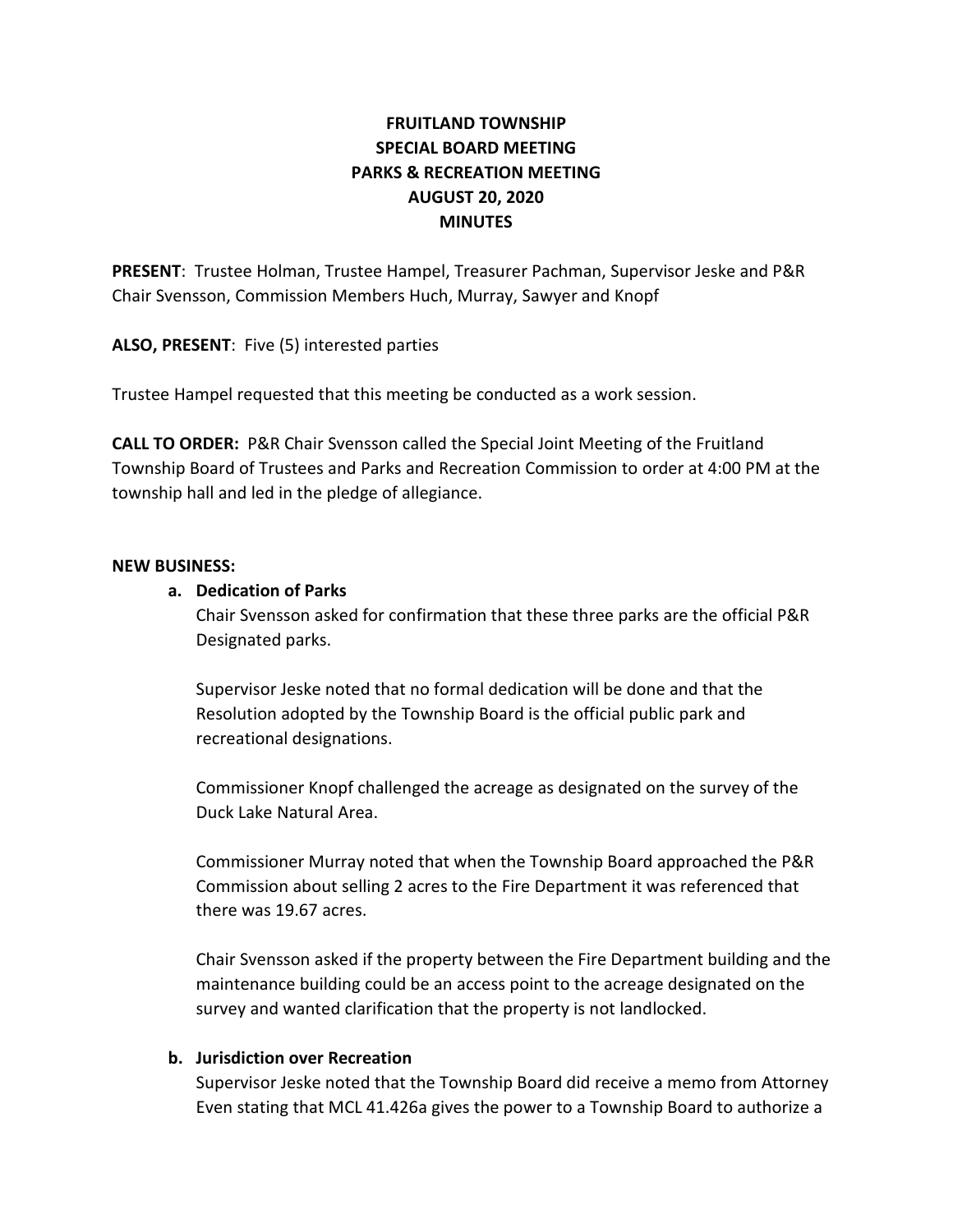township park commission to act as a recreation board. While acknowledging the memo, she has no intention of putting this conversation on a future board meeting and she understands that a Parks and Recreation Commission is just that.

### c. Duck Lake Natural Area

Supervisor Jeske attempted to explain the developments and discussions regarding the initial advisory board, the land conservancy, the board's ordinance implementation and the reinstatement of the advisory board to date. The board has invited the P&R Commission to review and offer suggestions for the development of an ordinance.

Chair Svensson questioned how you can develop an ordinance without a plan. Trustee Hampel further explained the Advisory Committee input, the work with the Land Conservancy and the Township Board's actions.

Chair Svensson continued how they can develop Duck Lake Road Park when they don't know how it interacts to the other property, the 300 acres, and how they can give input when we don't even know how it relates. How do they give input when the board doesn't even know what the future of the DLNA is? The flow doesn't make sense, let's back up.

Considerable discussion ensued.

## d. Create a Plan for Increased Communication

Commissioner Murray brought up the board's changes to their recent ordinance without asking for input from the P&R Commission.

Chair Svensson continued her frustrations with the Township Board's changes to their budget, newsletters and their authority over the P&R Commission.

Chair Svensson suggested that a board member attend the P&R Meetings and P&R member attend Township Board meetings. Commissioner Knopf concurred that no one-on-one meetings occur and agreed with the concept that we attend each other's meeting.

Trustee Hampel volunteered attendance at the P&R meetings. Discussion ensued about pay, the volunteers right to sit with the board/commission and participation at the meetings.